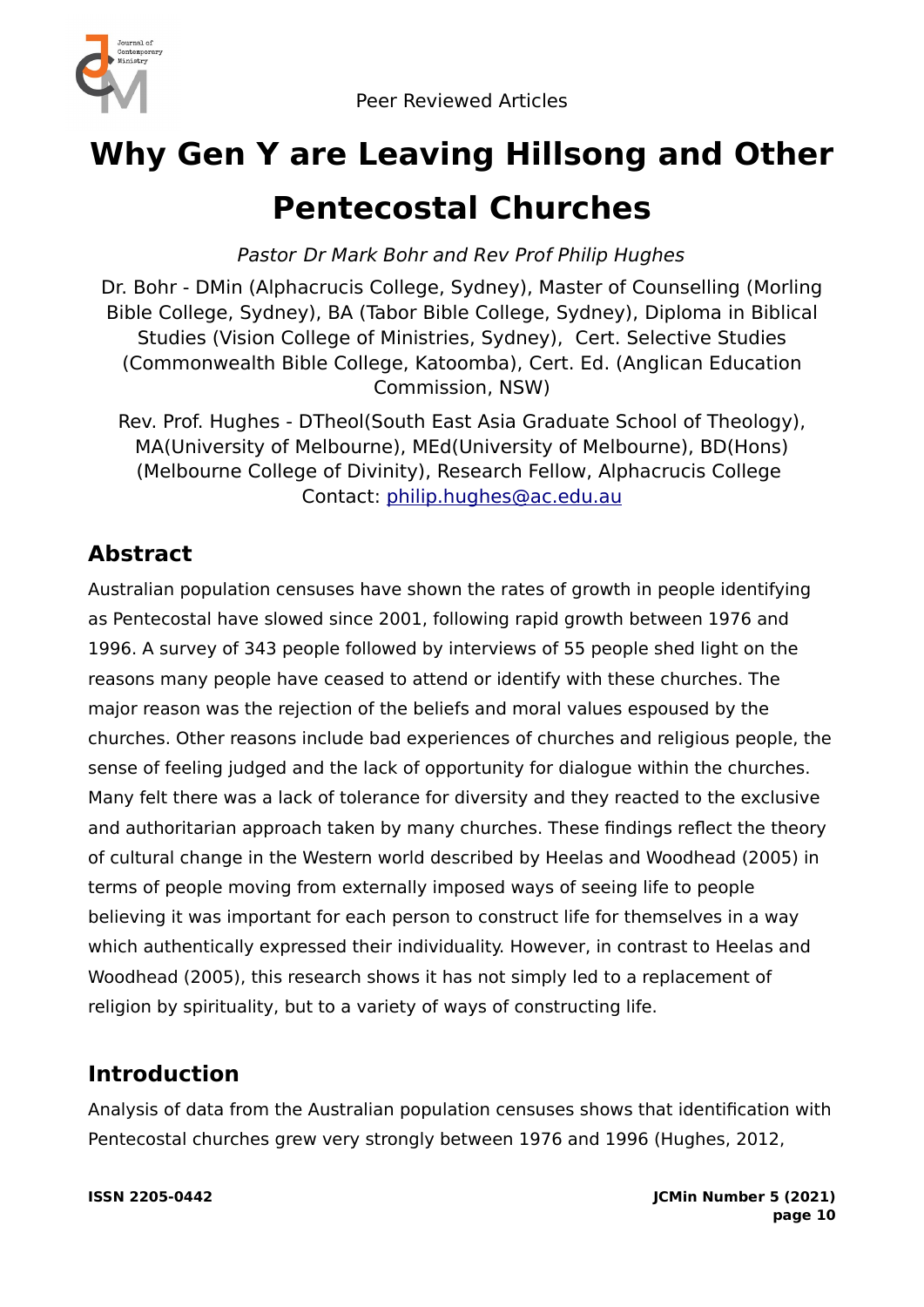

p.52). One Pentecostal scholar, Barry Chant, predicted in 1984 that, based on this rate of growth, the Pentecostal churches would have a million attenders by 2001 (Chant, 1984, p.220).

It has been argued by many scholars (Bouma, 2006; Rose et al, 2014; Cox, 1995; Hughes, 1996) that a cultural revolution of the baby boomer generation led to more experiential and emotional forms of religion replacing the rational, hierarchical forms that dominated the mainstream churches. As result of these changes since the 70s and 80s, many people moved into Hillsong and other Pentecostal churches.

Then, according to the censuses, the rate of growth began to slow. Between 2006 and 2016, the growth rate was just above that of the Australian population as a whole and could be accounted for by the young age profile of the Pentecostals and the fact that many had children during that decade (Hughes, 2017, p. 4). There was anecdotal evidence of many young people, particularly members of Gen Y (born between 1982 and 1998), leaving the Pentecostal churches. The research question which this article addresses is what are the factors in some young people turning away from religious institutions and, in some cases, from the Christian faith altogether?

There has been a long debate about the decline of religion in the Western world. With the decline in church attendance in the 1960s the theory of secularisation came back into the conversation (Singleton, 2014, pp.34-47). This theory has had many forms, but fundamentally sees change as occurring over a long period of time: an evolutionary process in human thinking in which religious institutions become less influential and religious ways of thinking are superseded by scientific ways of thinking (Taylor, 2007, p.4). For example, Harvey Cox wrote Secular City explaining secularisation as freeing the world of religious and pseudo-religious ideas and worldviews along with stamping out the supernatural and sacred (Cox, 1965, p.2).

More specifically, studies of religiosity of Gen Y have highlighted a decline of interest in religiosity in some Western countries since the 1970s. In a major study of Gen Y in Australia, Mason et al. (2007, p.227) wrote:

> Many young people in Australia are following an avowedly secular path in life – rejecting belief in God and declaring that there is little truth in any religion, while at the same time affirming human experience, human reason and scientific explanations. While some

**ISSN 2205-0442 JCMin Number 5 (2021) page 11**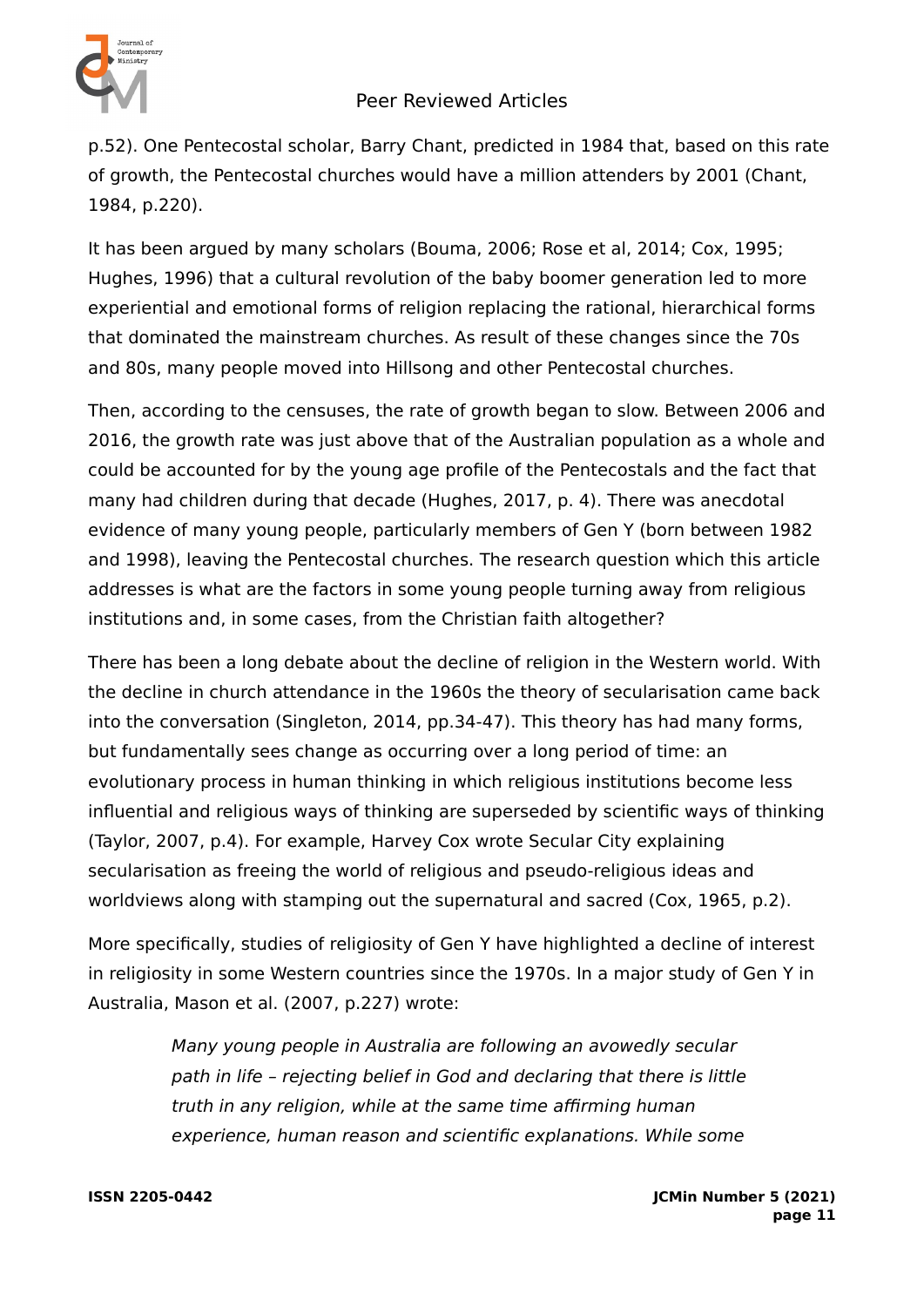

Gen Ys might be angry or disenchanted with organised religion, many simply do not care or are not interested – it has never been on their 'radar'.

Mason et al list a number of reasons given by Gen Y for no longer believing in God. The major ones were that the explanations about life from science made belief in God impossible, and that there was no convincing evidence or proof of God's existence. The problem of how a good God could allow the suffering of innocent people was cited quite often. Others cited disillusionment with the churches (Mason et al., 2007, p.222). Mason et al also noted that for many young people, belief in God had simply faded as they grew older or as circumstances in life changed. They also noted that the reasons given for rejection may not be the causes of such change (Mason et al., 2007, p.223), but argue that underlying this is a general secular trend in Australia as in most English-speaking Western countries (Mason et al., 2007, p.319), and that trend is associated with a strong movement towards a high level of individualisation in which most young people see no reason to find their meaning in commitment to institutions or communities (Mason et al., 2007, p.329). In a parallel study drawing partly on the same data, Hughes (2007) argued similarly that, for most Gen Y people, belief in God was seen as peripheral to their view of the world. Belief in God was seen as a personal choice, and many young people simply did not see it as important to make the decision to believe (Hughes 2007, pp. 126-134).

American research, such as the large study conducted by Smith and Denton (2005), has described the vagueness of belief among Gen Y. In a further study, Smith and Snell (2009) noted the variety of ways in which American Gen Y were heading. They found 14 per cent of young adults were 'committed traditionalists' and another 30 per cent were 'selective adherents' accepting some aspects of their tradition but rejecting or ignoring others. Another 15 per cent were not committed to religious faith but were 'spiritually open'. However, 25 per cent were religiously indifferent, 5 per cent just had no connection to religion, and 10 per cent were critical of religion. They noted that US young adults' choices about religion reflected the inclusivism, consumerism and materialism of contemporary US young adult culture.

Another major and more recent study by Kinnaman (2011) examined the wide-spread rejection of religious institutions by young people in the USA. He cited some similar reasons as noted by Mason et al (2007) but identified more issues with the churches,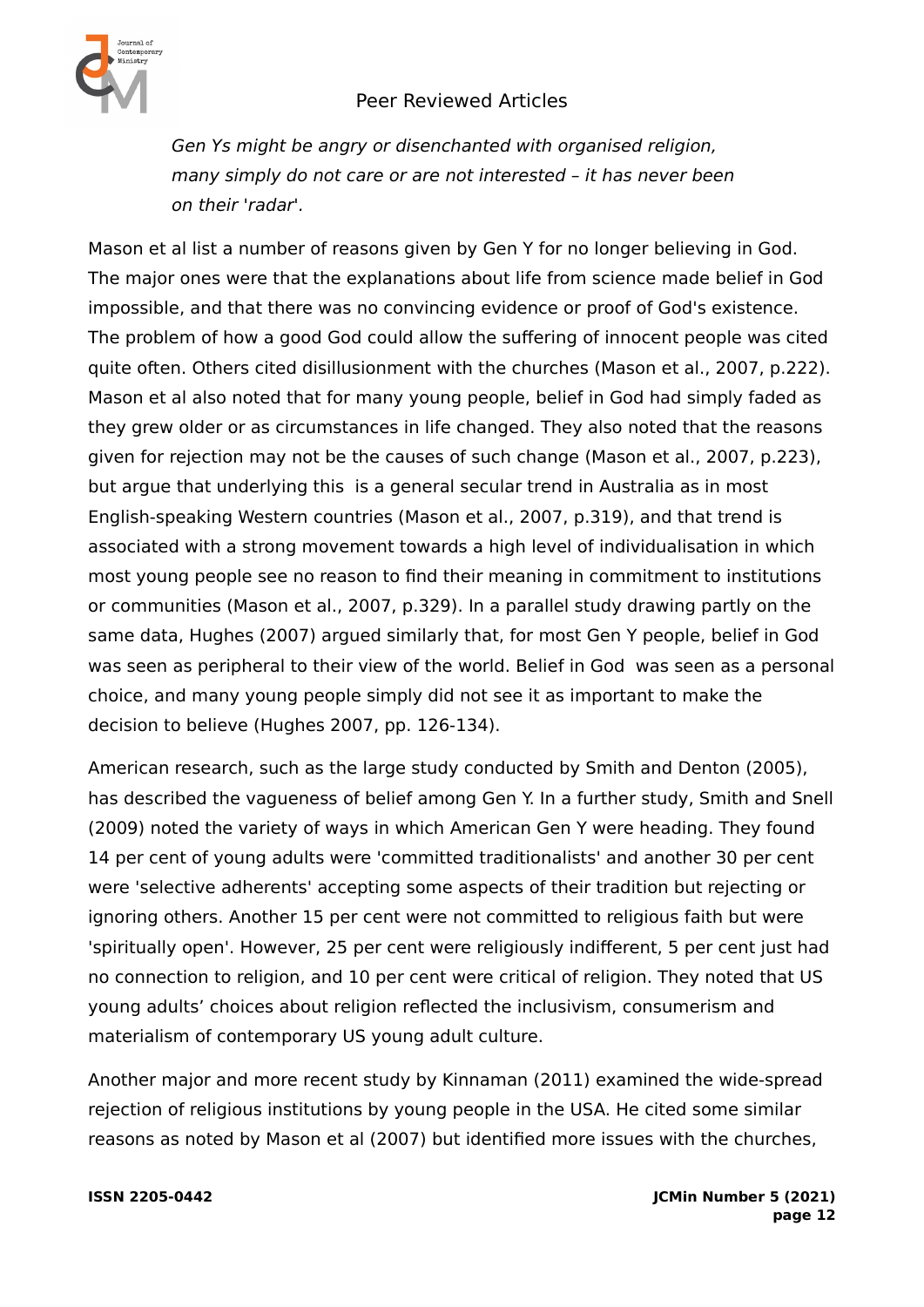

seenas over-protective, shallow and boring, repressive of sexuality, exclusive in attitudes and giving no place for doubt or discussion, rather than a rejection of religion as such. The American situation has been shown to be quite different from Australia. In the USA, most Gen Y who left the churches continue to think of themselves as Christian, while most Australian Gen Y who left the churches also left the Christian faith (Hughes 2015). However, none of these studies dealt specifically with the phenomenon of Pentecostal growth and decline.

At a time when Cox (1965) and other scholars were raising the issue of secularisation due to declining numbers in the church, the Charismatic movement of the 1960s and 1970s influenced a reawakening of belief in the supernatural and experiential forms of faith (Hutchinson, 2017). The Charismatic movement brought about a new surge of growth in the Pentecostal movement within Australia and across the world (Hutchinson, 2017). What was different about the Pentecostal movement: that it flourished while most mainstream denominations were experiencing sharp decline towards the close of the  $20<sup>th</sup>$  century, and then began to plateau in the  $21<sup>st</sup>$  century?

An alternative account of the changes in the Western world has argued that cultural revolution in the 1960s and 1970s led to a more experiential approach to life and a change in how personal life is conceived. Rather than life being lived in 'conformity to external authorities', life was seen as living out one's unique subjectivity, 'becoming who I truly am'. This was argued by Heelas and Woodhead in their book The Spiritual Revolution (2005). Heelas and Woodhead argued that this change had major ramifications for values. Conformity and duty gave way to creativity and the tolerance of a great variety of personal preferences. It fed into the feminist thinking which emerged in the 1970s, rejecting the ideas that women should find their primary role in child-rearing and looking after the home and that they were incapable of leadership in society. It also fed into the sexual revolutions which rejected the view of sex being only appropriate within a marriage as a life-long union of a man and a woman and which has led to an acceptance of many forms of sexual relationships including same-sex marriages. Heelas and Woodhead (2005) argued that this change in how life was conceived was leading not to secularization, but to the traditions and authority structures of religion giving way to the openness of spirituality. Does this account, then, explain the growth and plateauing in Pentecostal churches?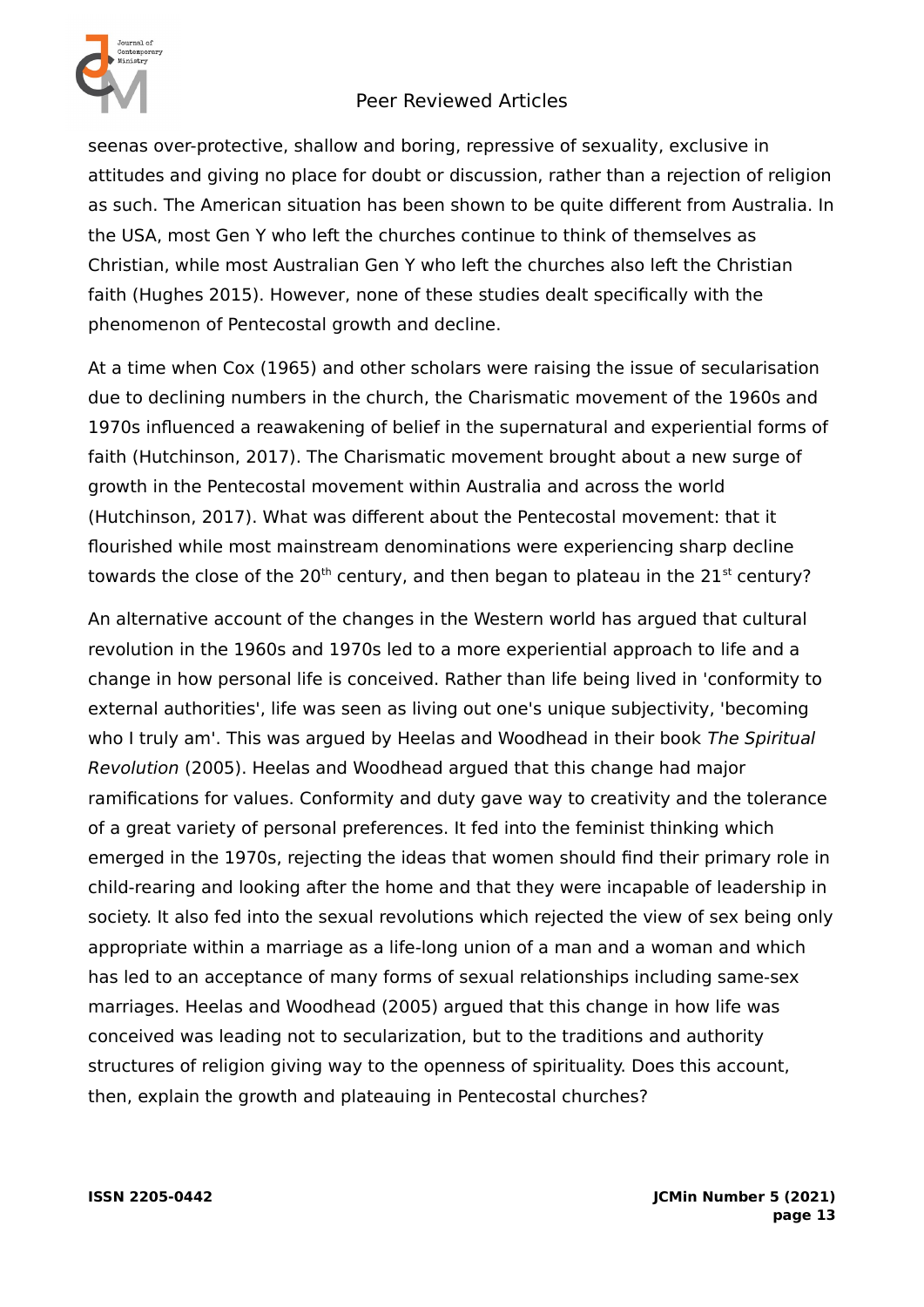

Overall, the censuses have shown that there has been an increase in the rate of growth in people identifying themselves as 'no religion'. Between 2011 and 2016, the proportion of the population saying they had no religion grew 45 per cent compared with a growth rate of just 9.5 per cent of those who identified themselves as Pentecostal (Hughes, 2017, p.4), with a particularly strong growth among Gen Y. Were some Pentecostal young people rejecting all identity with religion, like many of their contemporaries, or were they rejecting denominational identity and describing themselves simply as 'Christian'? Overall, the numbers describing themselves as 'Christian' in the censuses grew by 30 per cent between 2011 and 2016. Why were people changing their religious identity in that way?

# **Methodology**

In order to explore religious changes among Gen Y, the researcher conducted a survey completed by 293 participants and then interviewed 55 young adults in various locations around Australia. Thus the research involved both quantitative and qualitative methods, exploring people's experiences of their churches and of their changes in religious identity. The survey included some open-ended questions where people could explain changes in their religious identity. Overall, a positivistic approach, based on scientific methods of empirical research, was used in order to move the research away from the bias and beliefs of the researcher and look objectively at the data.A limitation of the research was that it was 'cross sectional', focused on people's situations at a particular point in time, rather than longitudinal studies that would follow the same people over a period of time. However, participants were also invited to tell their stories of change. In this regard, recognition was given to the participants' social construction of the events and the development of their stories at the time.

The research was conducted between 2016 and 2018. The project was given ethical approval and consent forms were collected from all interview participants which allowed data to be used in publications (Bohr 2020).

A mixture of surveys and interviews was used to get a wide range of responses to better understand the reasons Gen Y were giving concerning changes in their religious identity and in their involvement in churches.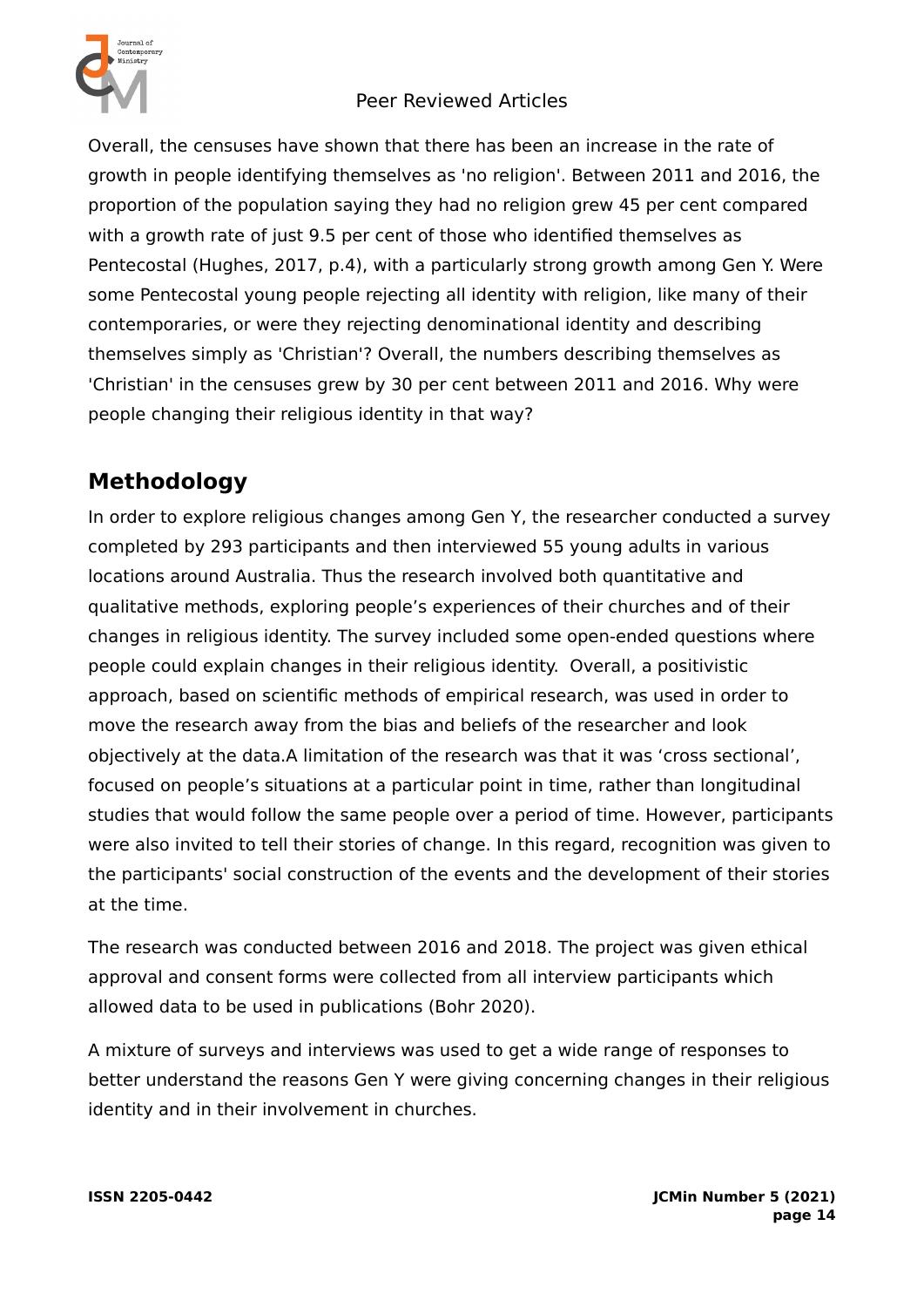

It was not possible to obtain a random survey of Gen Y across Australia, and this research did not attempt to draw a picture that could be generalised across the nation. The purpose of the research was to obtain as wide a range of responses among Gen Y as possible so as to hear a wide range of attitudes among Gen Y. The researcher put a paid advertisement on Facebook and produced a flyer to invite people between 18 to 34 years old who had attended church when raised and had dropped off from attending, to participate in the survey. The researcher was looking for a range of people from different backgrounds, living in different states of Australia, both male and female. The researcher was dependent on those who responded to the advertisement and completed the survey. The researcher also handed out 1,000 business cards in Melbourne and in Sydney to invite people to do the survey and asked colleagues working in different contexts to send out the invitations to do the survey to their own contacts. More than 1,500 people visited the survey on the internet, although many did not attempt the survey or did not complete it. From those who responded to the survey, 343 participants were identified (Bohr 2020).

The survey which will be referred to in this article as the Gen Y survey included twenty items which explored how people responded to the various reasons suggested by the literature for dropping out of church and changing one's religious identity. It asked questions about the factors noted in Bellamy et al (2002) Why People Don't Go To Church including whether people could no longer accept religious beliefs, morals, or attitudes to sexuality, or whether they had lost confidence in religious institutions. It explored whether there was simply a change in priorities and use of time or whether people had had bad experiences of one kind or another in religious contexts. It also included factors which had been included in the International Social Survey Program including the beliefs that extreme religion leads to violence and that religious thinking is contrary to scientific thinking (Hughes, 2012). Factor analysis was used to identify the patterns in those responses and these patterns are reported in the findings.

The survey also invited people to indicate if they would be prepared to be interviewed. Fifty-five participants agreed and the researcher contacted some of these for interviews. He also interviewed others through personal contacts, through parents, pastors, church leaders and friends.

While a range of young adults responded to the survey, this article focusses on the 75 participants who were raised as Pentecostal, of whom 14 were from Hillsong Church.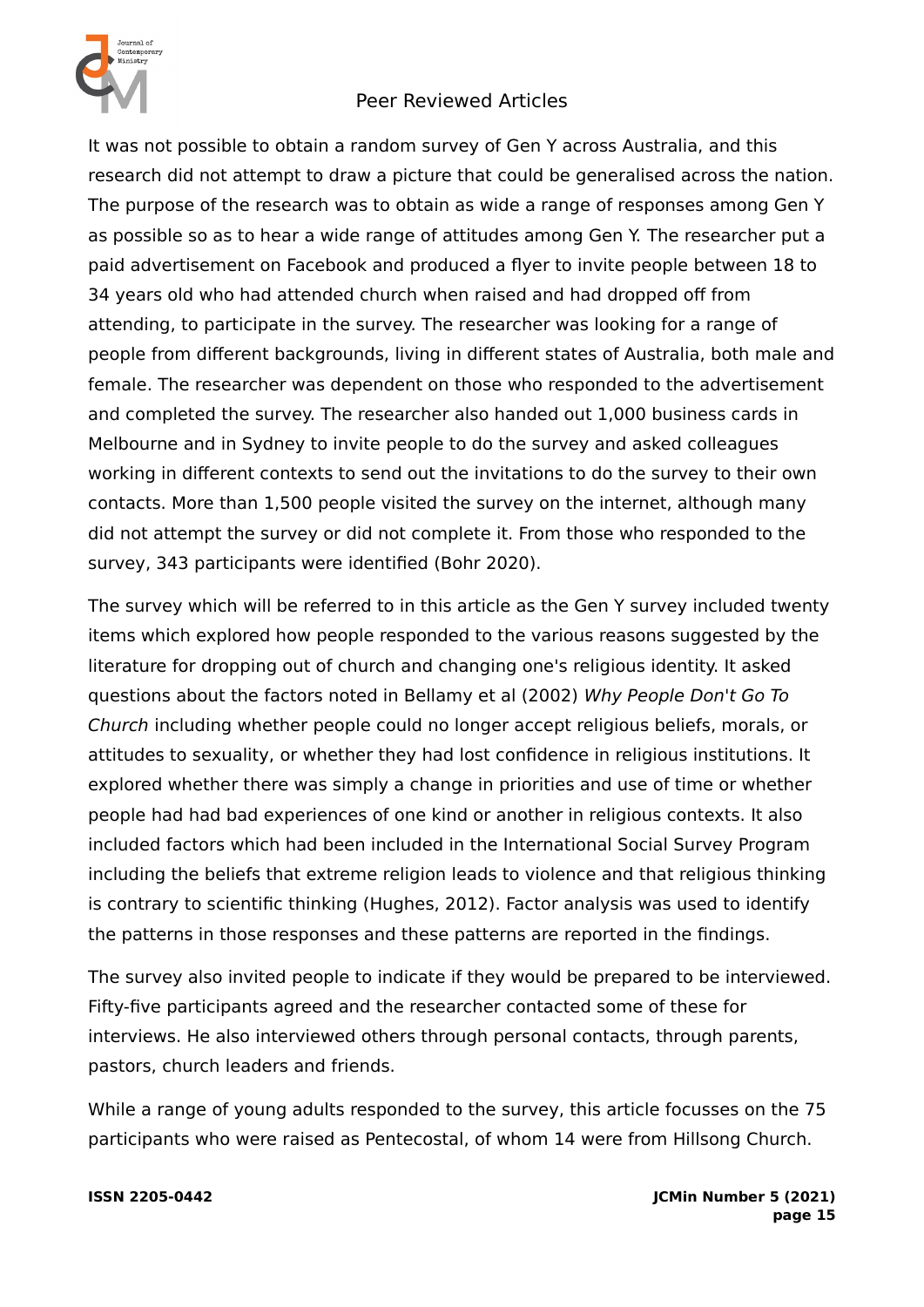



### **Changes among Gen Y who grew up in Pentecostal/Hillsong churches**

While the results of the small survey cannot be generalised to the Australian scene as a whole, among those who responded to the survey more young adults identified with Hillsong and other Pentecostal churches at the time of the survey, than the numbers who indicated they had been raised in those churches. In other words, the survey suggested that while some people are leaving Pentecostal and Hillsong churches, there are also many from mainstream and Evangelical denominations who are joining them.

Hillsong Church was originally part of the Australian Christian Churches, the major Pentecostal denomination in Australia. In September 2018 Brian Houston announced that Hillsong Church would break away from that denomination and stand alone. Twothirds of those who attended Hillsong globally were from countries outside Australia and that was one of the key factors behind the decision (Houston, 2018). As the research for this article took place between 2016 and 2018 it is important to separate the data as a result of that announcement and to look at both Hillsong and Pentecostal churches separately. As Hillsong Church is still a Pentecostal church, it sits in the group of Pentecostal churches, but individual stories and data have been explored separately where needed to highlight this change.

Among the 14 people who had been raised in Hillsong, half had rejected identification with it at the time of the interview. Among the participants in the survey and the interviews, two of them said they no longer knew how to identify themselves, two had moved to other Pentecostal churches, one to Presbyterian/Reformed Churches, one to no religion and one person identified simply as 'Christian'.

Similarly, 43 per cent of the 61 participants who been raised in other Pentecostal churches had ceased identifying with them. The movement away from the Pentecostal churches included 12 people who were identified themselves as having no religion at the time of the survey, four simply described themselves as Christian, three said they did not know how to describe themselves, four as Hillsong Church and one person each associated themselves with the Uniting Church, Baptist/Evangelical Churches and other religions. Thus, the survey results suggested that Pentecostal/Hillsong churches were not retaining those Gen Y participants who are raised in the church even though they were drawing in Gen Y from other churches and welcoming some who had no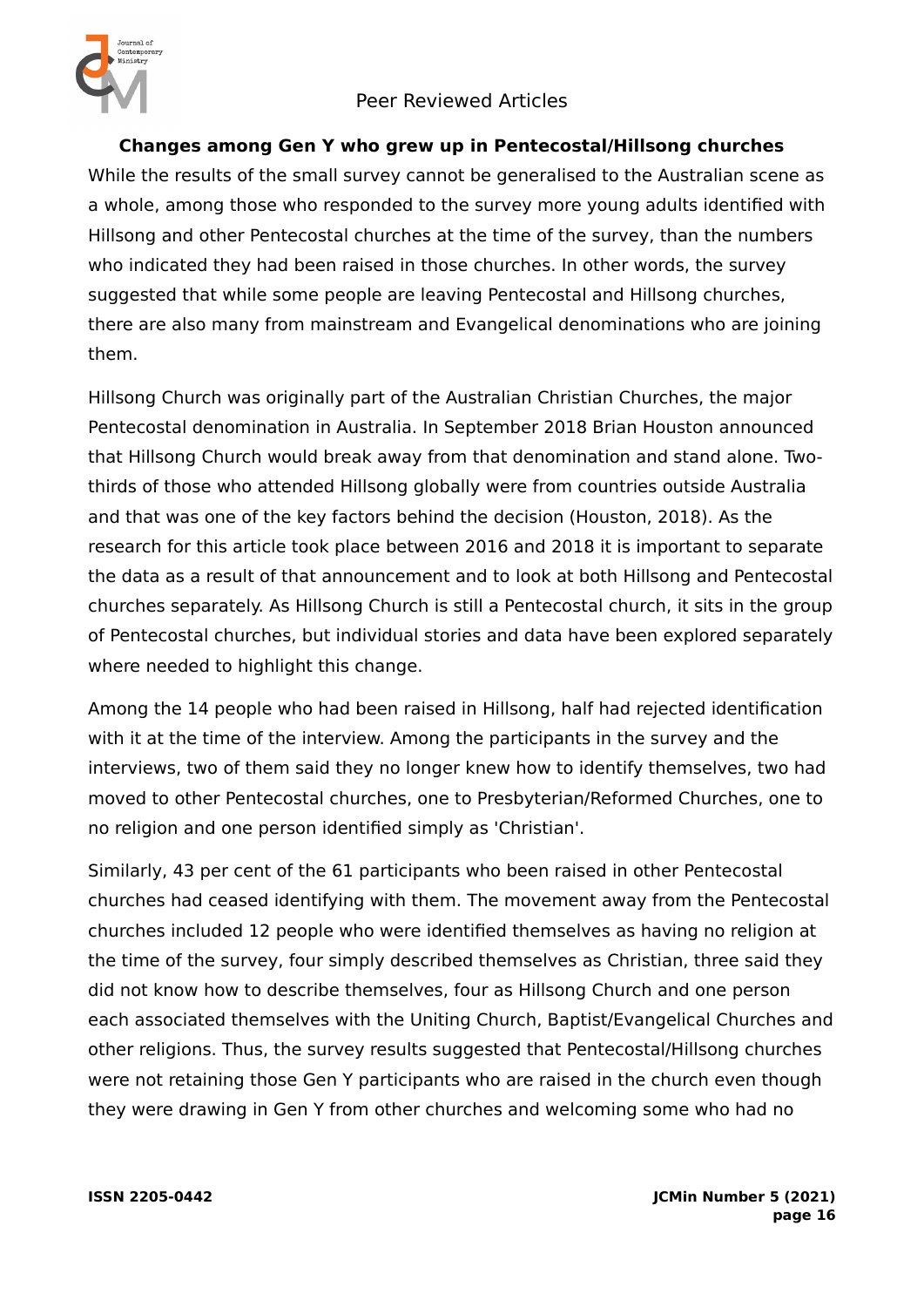

previous connection with Christian faith. The increase in those churches would have been much greater if they were retaining those who were raised in them.

These patterns have been confirmed by other data. The SEIROS survey conducted by the Christian Research Association in 2016 with a national sample of 7,700 adult Australians found that, of those who were raised in Pentecostal churches, 23 per cent were no longer attending any church at the time of the survey, another 23 per cent had changed to a different, non-Pentecostal, denomination, and 55 per cent were continuing to attend a Pentecostal church. While most (86%) of those raised in Pentecostal churches when young attended church frequently at that time, just 56 per cent were attending any church frequently at the time of the survey (unpublished data provided by the Christian Research Association).

The SEIROS survey did not give people an opportunity to identify themselves simply as 'Christian' as occurred in the Gen Y survey. However, that identification was made in several interviews. Interview 52 (32-year-old male) who dropped out of attendance from Hillsong said:

> I put Christianity as my religion. I didn't actually do the census as I was overseas. I have done it and I definitely would have put Christian. To put it in perspective, for my work, being a police officer, when I go to court to give evidence, for example, you either have to take an oath or an affirmation. An oath is to God and affirmation is for someone who is not religious. When I'm at work I take an oath.

This interviewee pointed to what he saw as 'fakeness' at Hillsong Church. He indicated that he had not left the Christian faith, but had left Hillsong because of what he saw as a lack of authenticity, a focus on money and rigid forms of theology.

Survey participant 200 (28-year-old female) was raised Pentecostal and at the time of the survey identified herself simply as Christian. She said about her confidence in churches:

> It depends on what it is in reference to. If it is about what we should believe; little to somewhat. If it is about what they do for

**ISSN 2205-0442 JCMin Number 5 (2021) page 17**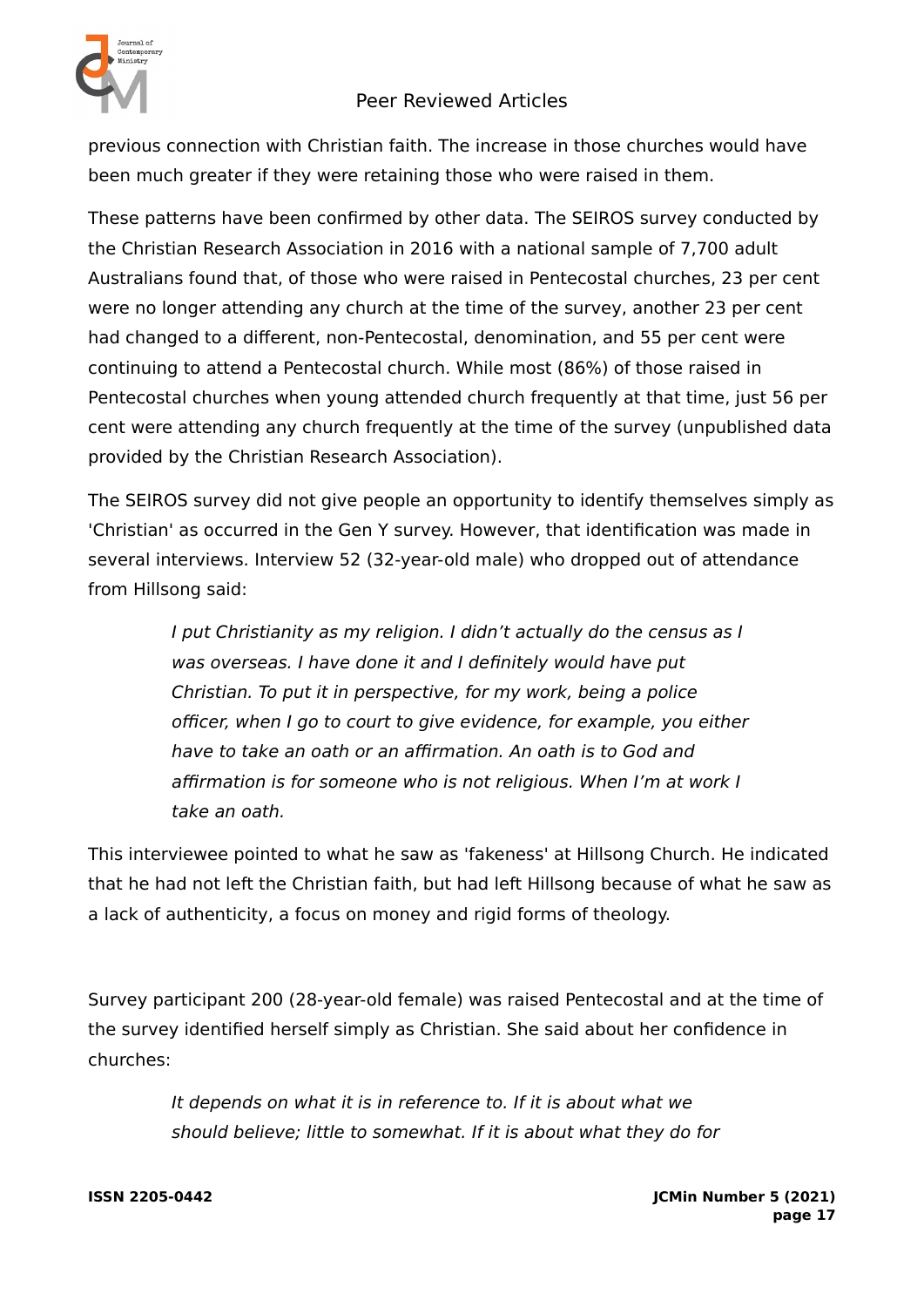

the community then I believe they do a wonderful job. True Christianity has all the keys to living a great life in every aspect of life.

While she had a positive experience with what her church did in the community, she struggled with the belief system of the church and as a result left the Pentecostal church to take on the generic label of 'Christian'. Interviewee 6 (27-year-old female) also put 'Christian' as her current identity as this participant left a Pentecostal church due to their rigid belief system and ethnocentric attitudes towards other cultures and people groups. This participant attended an emerging church that identified itself simply as Christian at the time of the interview. In general, those participants in the research who identified as Christian (not further defined) in the interviews struggled with the belief systems and cultural norms of the churches they previously attended. Among the research participants, 16 per cent of all those who had begun to describe themselves simply as 'Christian' were from Hillsong or other Pentecostal churches, a similar proportion to those who had come to describe themselves as having no religion.

Another significant group among those who had grown up in Hillsong and other Pentecostal churches were those who said they did not know how to describe their religious identity. Could these people be in transition from church identification to no religion and from no religion to exploring other identifications? Could it be that the 'don't knows' are a pathway to no religion as Gen Y struggle with the religious values and beliefs in which they were raised, yet were unsure about the new values and beliefs they were exploring outside the church? It seems that some Gen Y participants raised in these churches had changed their identity but were unsure as to what identity to take on after they left the church. This would mean that these Gen Y participants may have been in transition.

While the literature has focused on people leaving the church and identifying as no religion, this researcher found a mixed picture. There was a lot of movement around the churches, into Pentecostal churches and out of them, reflecting the fluid ways in which Gen Y construct their lives.

Part of this movement has been away from mainstream and Evangelical churches which was seen as a movement from narrow and dogmatic belief systems that Gen Y no longer saw as viable. It seems very likely that identifying oneself as 'spiritual but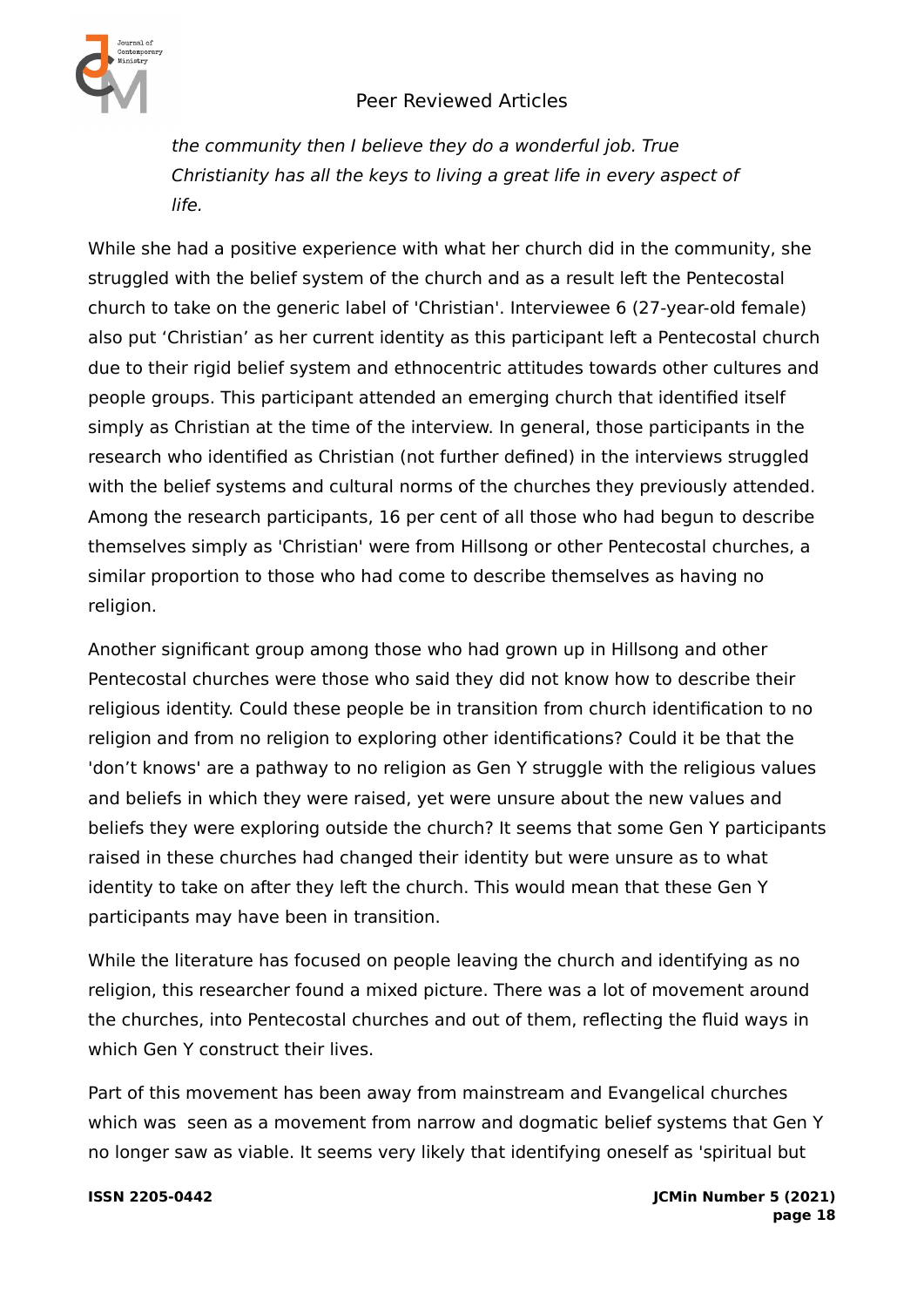

not religious', or 'as having no religion but being agnostic about God', or simply as 'Christian' or saying one does not know how to describe one's religious identity, all indicate a movement away from the binary patterns of dualistic ideologies in which one is either 'in' or 'out'. For many Gen Y participants, openness and vulnerability were found outside the churches in ways they were not found within them.

Interviewee 46 (28-year-old male), who was raised in a Pentecostal Church and at the time of the interview identified as spiritual (no religion), shared his narrative:

> After leaving church and going down a more destructive path and lifestyle choices, I slowly started to make changes from those more destructive lifestyle patterns. That was facilitated mostly through fitness and martial arts as a means of making healthier lifestyle choices and better self-discipline and moving away from social groups that were participating in such destructive behaviour like alcohol and drugs. Then the radical change for me was six years ago when I went to India and basically everything about my life turned upside-down. Every belief system I had on what's real, what's not real, what's possible and what's not possible, what's right and wrong, everything changed and I discovered the ability to have my own spiritual journey that was one, far more connected to nature and far more open-minded in the ability to explore myself, the world around me and the concept of spirituality without feeling like it was restricted to one specific way or one specific belief system.

This movement is about Gen Y moving away from labels that identify them collectively under a specific belief system and moving to a more fluid form of identify. Many Gen Y who had come out of controlling religious institutions shared their confusion about heavy-laden belief systems and the uncertainty they had after removing the constraints and finding a way forward. As they broke away from those churches, they had taken on other identities which hid old loyalties or expressed a neutral place which those Gen Y see as transient, progressive and refreshing.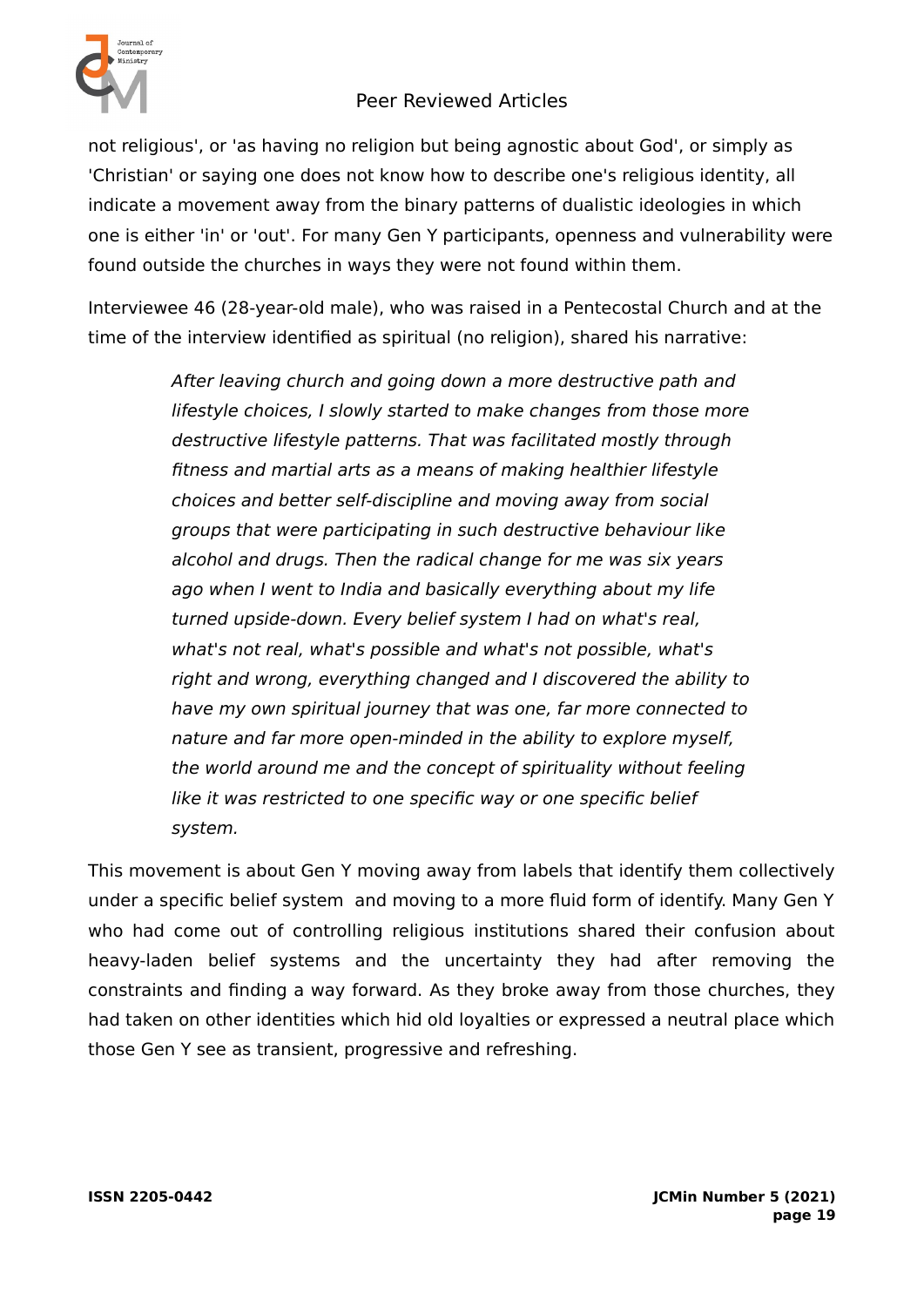

### **Reasons for change**

The research used factor analysis in identifying the patterns in the survey responses, which assisted in the identification of the interpretable and translatable factors given in the surveys (Bohr 2020). Factor analysis identified six major factors derived from the twenty survey items of reasons for changing religious identity. These factors were also identified as being significant for people who were interviewed. In order of their importance, they were:

1. Rejection of Christian beliefs and morals;

2. Bad experiences of church and religious organisations;

3. Narrowness and inauthenticity of religious people;

4. Feeling judged by people in religious organisations;

5. Incompatibility of the critical inquiry experienced in education with church communications; and

6. Various personal experiences of life leading to change in church participation.

### **1. Rejection of Christian beliefs and morals**

The main reason for Gen Y to change their identity was that they could no longer accept the churches' account of Christian belief and moral values, and were particularly concerned by the churches' attitude that they had exclusive truth in their beliefs and morals. Survey participant 142 (female 21 years old) was raised a Pentecostal and at the time of the survey described herself as having no religion. She wrote: 'For several years, I still believed in the Christian God, but could not understand how it was possible to love Him when there was the ultimatum (love me or go to hell)'. The rigidness of views concerning the issue of judgement was an issue for a number of Gen Y who placed great emphasis on inclusiveness, tolerance and non-judgemental ideas.

Those Gen Y who left the church and identified with no religion or other identities did so to move away from the value system of the churches. The areas of values that were most frequently cited by Gen Y were same-sex relationships and the lack of tolerance around different views and different lifestyles. Gen Y's experiences have suggested that they have experienced more freedom, liberty and space to be themselves,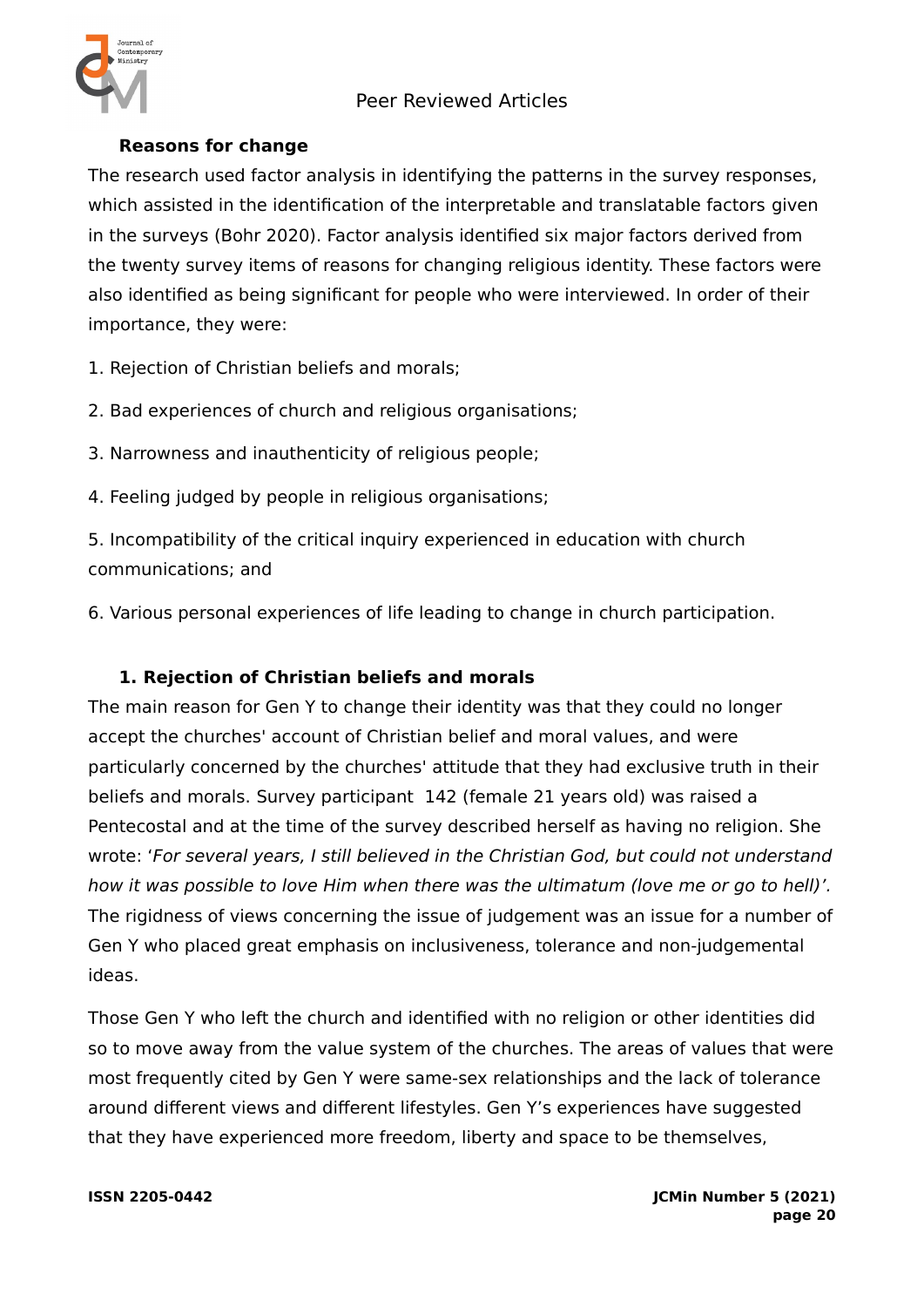

without restriction or judgement, outside the churches. They have appreciated the freedom of not having to conform to a certain belief system or lifestyle imposed by others.

Interviewee 46 (29-year-old male) shared his experience and his views of when he was raised in a Pentecostal Church. At the time of the interview, he identified as no religion but spiritual.

> I have a lot of appreciation for the moral and ethical conduct that I've learnt and received through my Christian upbringing. I very much struggle with my feelings of a narrow belief system that Christian idealism holds and feel that the way it's presented is in a form of indoctrination and control rather than discovery and exploration.

Many of the Gen Y participants in the research indicated they had found greater tolerance and openness in their workplaces, amongst friends, family and other social groups which had given them the support to be themselves. They experienced the churches as places of intolerance and judgemental attitudes and, as a result, those Gen Y participants felt restricted and uncomfortable in church environments.

Another major issue was around science and the new atheism that has been propagated online. This area of science and belief is also a part of the issue of inclusion. Those who changed their beliefs during their developing years would have enjoyed staying in a community such as the church if that community had been more tolerant of different views. Once those Gen Y started to become vocal about their differences, many of them said they had no choice but to leave due to a lack of acceptance. Those Gen Y found the Church's belief system rigid and inflexible but also intolerant of further dialogue on contentious issues.

The issue of gender equality for Gen Y was highlighted but remained a minor factor. It was evident in this research, that the gender issue was seen in the context of the lack of equality in the churches. The gender equality issue was considered in a similar way to that of same-sex relationships. These issues suggest that many Gen Y operate from a framework of intersectionality in which there is fairness and equality for all people. Gen Y moved away from the church culture because they saw it discriminating people based on gender as well as sexual preferences.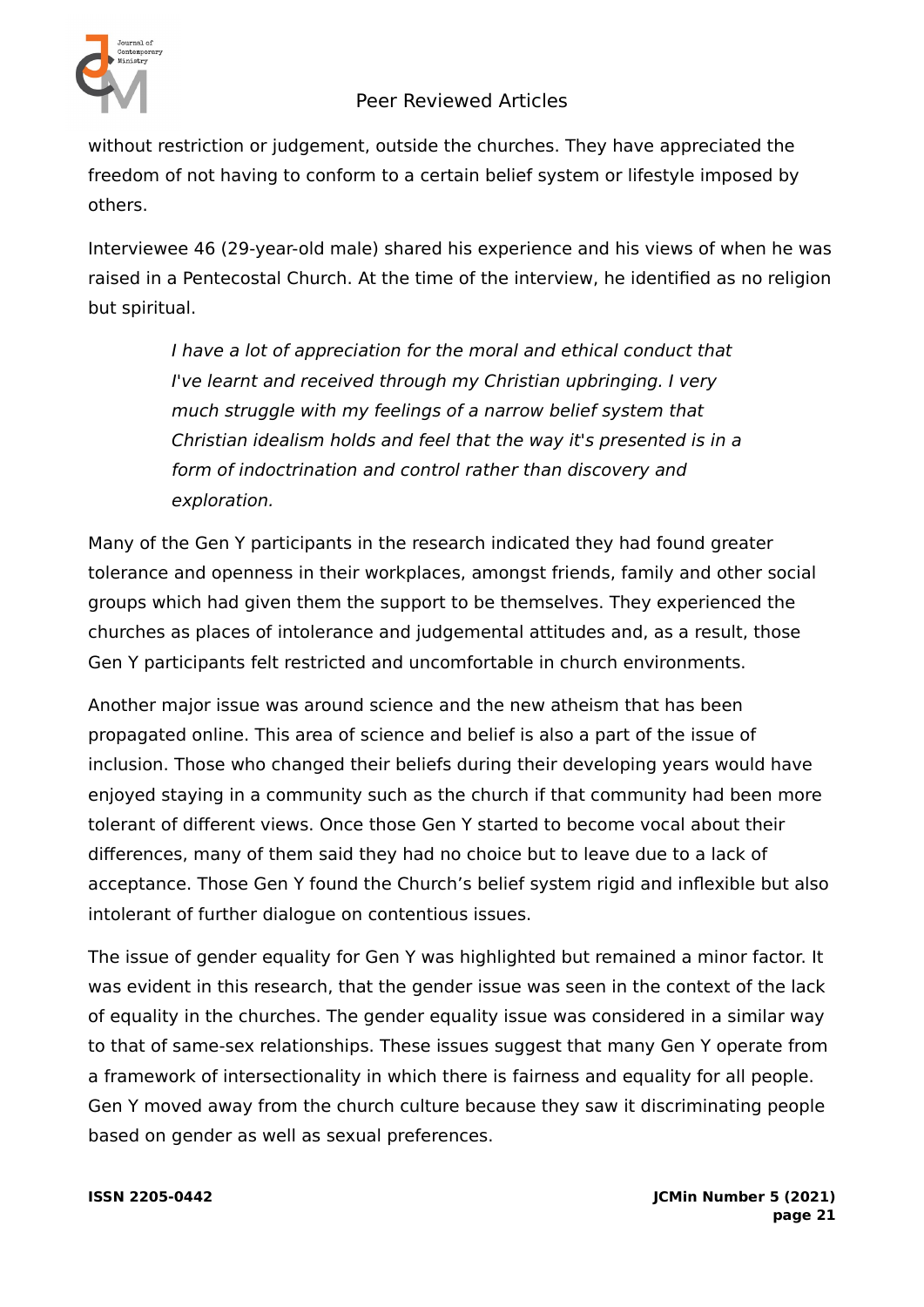

### **2. Bad experiences of church and religious organisations**

The second factor in leaving the churches was bad experiences and lack of confidence in religious organisations. The issue of personal experience and being judged was also a factor. The interviews and surveys picked up this same lack of confidence in the churches as a result of the sexual abuse cases, and the ongoing justice issues the church is facing in relation to the cover up and lack of acknowledgement by many church leaders.

A factor highlighted in the survey responses was the dogmatism of many church leaders. This was an issue for Gen Y which contributed to their loss of confidence. The interviews also highlighted areas of concern around dogmatic leadership and leaders not being open to dialogue.

Interviewee 28 (24-year-old female) decided to be honest about her doubts in the Pentecostal church she attended and as a result was kicked out of home. This participant found the openness and vulnerability in a spiritual community outside the church:

> I don't know if you do this or all Christians do this, but my upbringing was that if it's not Christian, it's wrong. What in it is wrong? What in it resonates with your spirituality? There needs to be a little more openness. Just because you think that something about another thing isn't that bad, it doesn't make you any less Christian or any less a faithful servant to God. You're acknowledging it and the history of this earth, which is creation. That's respectful. You're acknowledging the story. That's respectful.

Many Gen Y participants who dropped out of church felt that the churches gave higher priority to the reputation of the institution rather than protecting and serving people. Church programs were given priority above the lives of church members: the institution being placed above people. This also reflects the intersectionality previously noted, adding to the argument that Gen Y are leaving the church due to the discrimination of marginalised groups by the church.

These people demonstrated a different value system from that of their churches. They were moving from a collectivist culture in which conformity to moral views was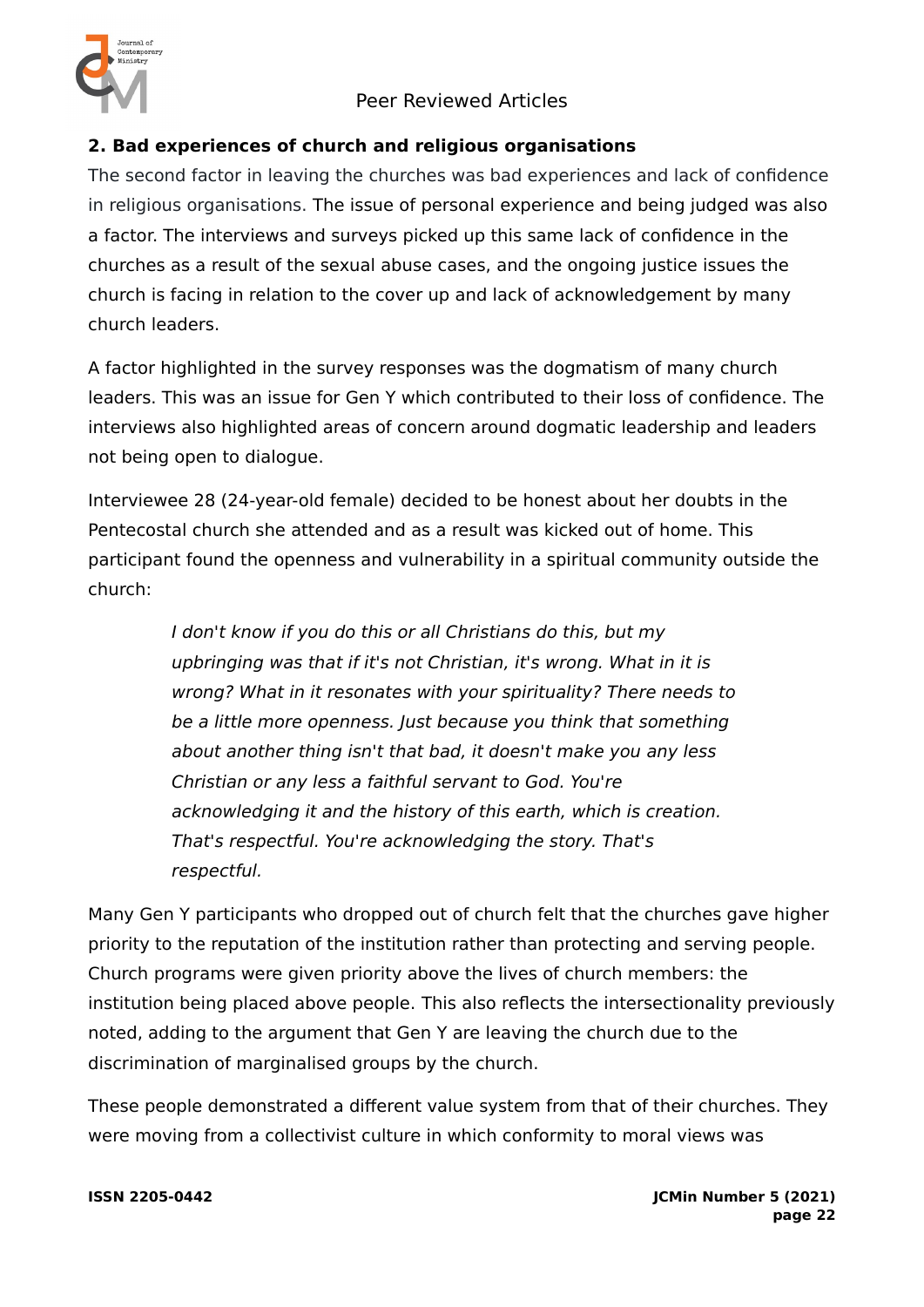

important and a person's individual thoughts were secondary. Their new value system was about openness and vulnerability, as well as inclusiveness and tolerance.

### **3. Narrowness and inauthenticity of religious people**

Many of the interviewees shared their disappointment with church leaders as well as the people in the churches. For example, interviewee 33 (32-year-old female) struggled with a female Pentecostal Pastor and her views:

> "I don't want to be like you. I don't want to be that person. I'm open-minded". She's not okay with Muslims. She's not okay with gay people. I just find her very narrow-minded, and I was like, "Okay, I want to be the opposite of that and I want to be accepting of everyone and I want everyone to be able to have their own beliefs".

Some research participants shared experiences of church people being judgemental. Some spoke of people in the church, reacting superficially to differences and failing to seek to understand at depth the opinions of others. Although some interviewees mentioned having positive experiences of church people, those who were dropping out of attendance and changing their religious identity mostly felt negatively about the people they had met in the churches.

Reference to 'fakeness' was made a number of times in the interviews and surveys with Pentecostal/Hillsong churches. Fakeness for Gen Y was about saying that people in the churches were doing things that looked good, but only doing them to impress the leadership of the church or for the purpose of increasing status. For example, interviewee 18 (28-year-old female) attended Hillsong when raised and said: 'I just thought people were fake and I didn't have a good personal experience. I didn't want to be part of it'. Interviewee 52 (30-year-old male) who attended Hillsong when raised said: 'it felt a bit artificial and it felt to me that it was fake and put on. To me it didn't seem genuine'.

There was also mention of extreme religion leading to violence and the issues that this had on their developing years when all they heard about religion was the negative side from media coverage of terrorism attacks. This was a contributing factor in the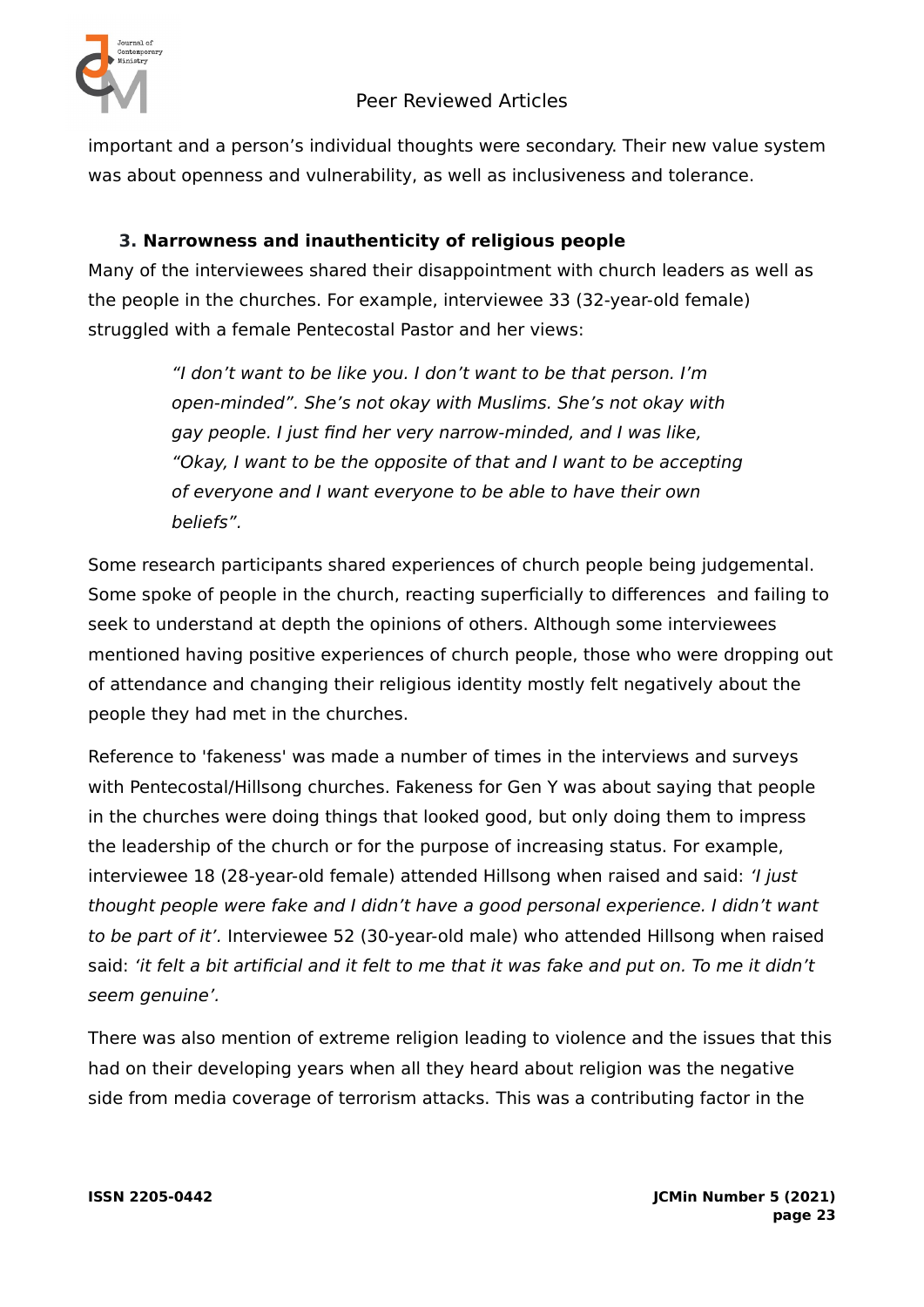

interviews and one that has been used by the new atheists to direct young people away from religion.

### **4. Feeling judged by people in religious organisations**

Many interviewees felt judged in some way about their own personal belief system and experience. Interviewee 55 (29-year-old male) was raised in a Pentecostal church and attended several times a week when growing up. The participant said that he left the church at 26 years old and, as a result, felt the church thought he was a backslider. He struggled with the judgemental attitude of people in the church when he attended. This participant believed in God and saw himself as a Christian but did not attend church. At the time of the survey, he said he found his sense of community in his workplace and felt much better about himself than when he was at church.

Rather than moving away from Christianity completely, some of them had moved to simply identifying themselves as 'Christian', interpreting it in their own way without feeling they had to answer to church leaders.

Some of the participants had issues with the ways the churches handled situations such as same-sex marriage, which led to them feeling judged even if the churches had not explicitly taken up the issue with them. As these participants who dropped out did not want to identify with those churches due to such issues and beliefs, but still believed in Jesus and the Bible at the time of the interview, they identified themselves simply as 'Christian'.

# **5. The incompatibility of critical inquiry experienced in education with church communications**

Gen Y struggled with the lack of critical analysis and critical inquiry that they were used to in educational settings and the lack of openness and dialogue that they were accustomed to through education, social media and other forms of communication. Gen Y also expressed concerns about the hierarchical nature of the church and the fact that those in leadership were often seen as above others in their understanding of and in their ability to determine the mind of God.

Many of the Gen Y who participated in the research had high levels of education and an explorative nature, often desiring to understand faith and spirituality beyond what was communicated by their churches. The desire for further education among Gen Y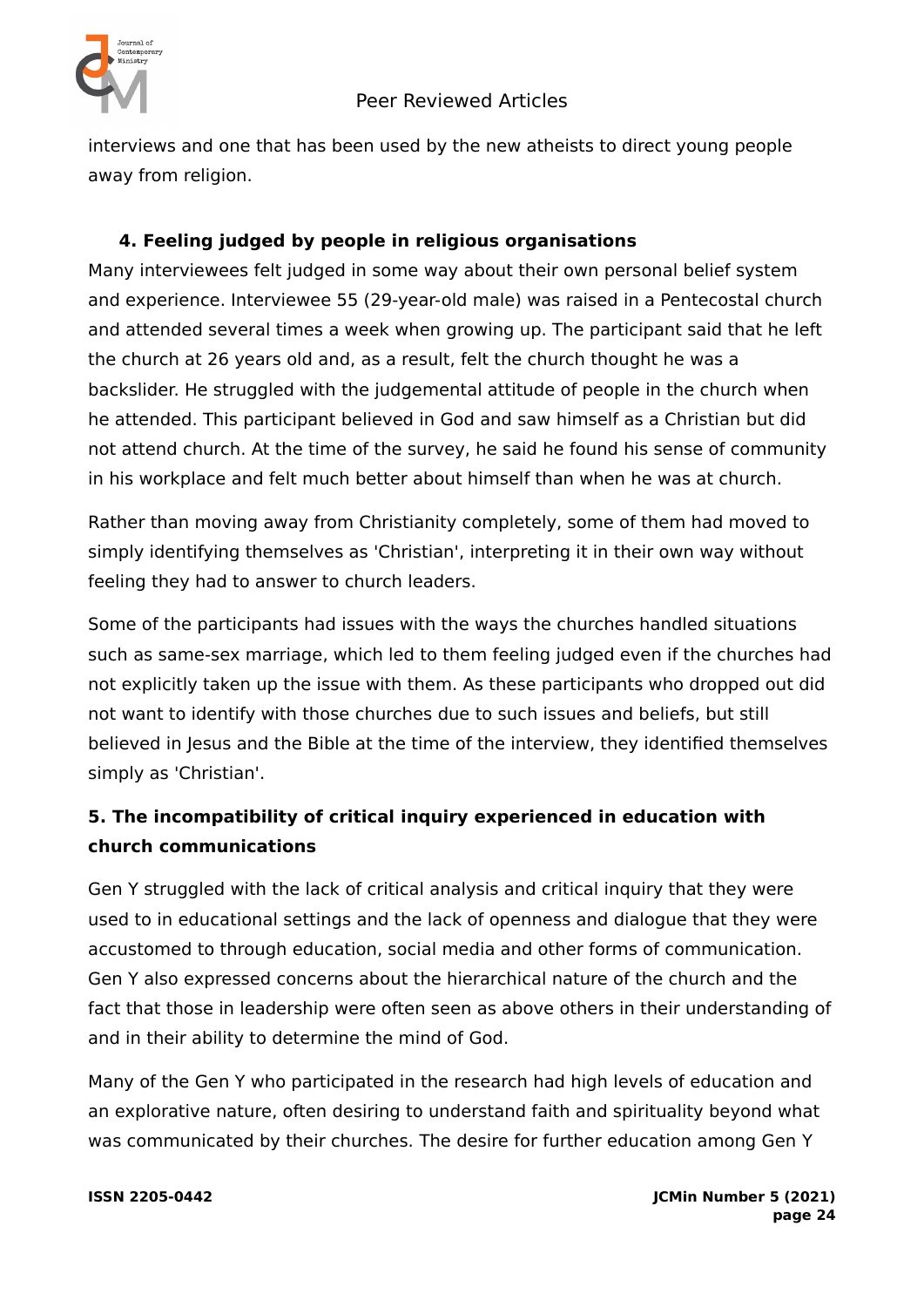

was mostly for their own personal educational journey, but often resulted in a rejection of the narrow views the church communicated. Many of those who dropped out of church explored different perspectives before making changes. The changes for Gen Y had been to challenge different ideas that were communicated by the church and to realign their thinking towards openness to dialogue. Survey 155 was raised a Pentecostal and at the time of the survey, identified as 'don't know'. He said;

> I believe that there are too many rules that restrict people from entering the faith or relating to the people of faith, mostly of people with uninformed opinions or secluded views on life.

Gen Y struggled with the ideas of one person communicating God's word and then the church responding in the affirmative without questioning those views. Gen Y wanted to engage in the conversation and believed that this form of education around dialogue was a better way of learning.

## **6. Various personal experiences of life leading to changes in church participation**

Another reason for ceasing to attend church was Gen Y's parents who either left the church or stopped regularly attending. This affected the sample because of the strong influence family and friends had on Gen Y during and after their developing years. Some of the participants who did not have strong views also stopped attending. A compounding factor for these participants, along with others who willingly left when they had finished school, was the social connections that they had formed outside the church. Due to the churches' social connections not being as strong, those Gen Y ended up leaving the church.

# **Discussion and Conclusions**

While this research has been based on a relatively small sample of people, it has shown that there are continuing movements within denominations. Some young adults have been moving from the mainstream and Evangelical churches into Hillsong and other Pentecostal churches. At the same time, however, the rates of growth in Hillsong and other Pentecostal churches has slowed because some people raised in those churches have been moving out of them.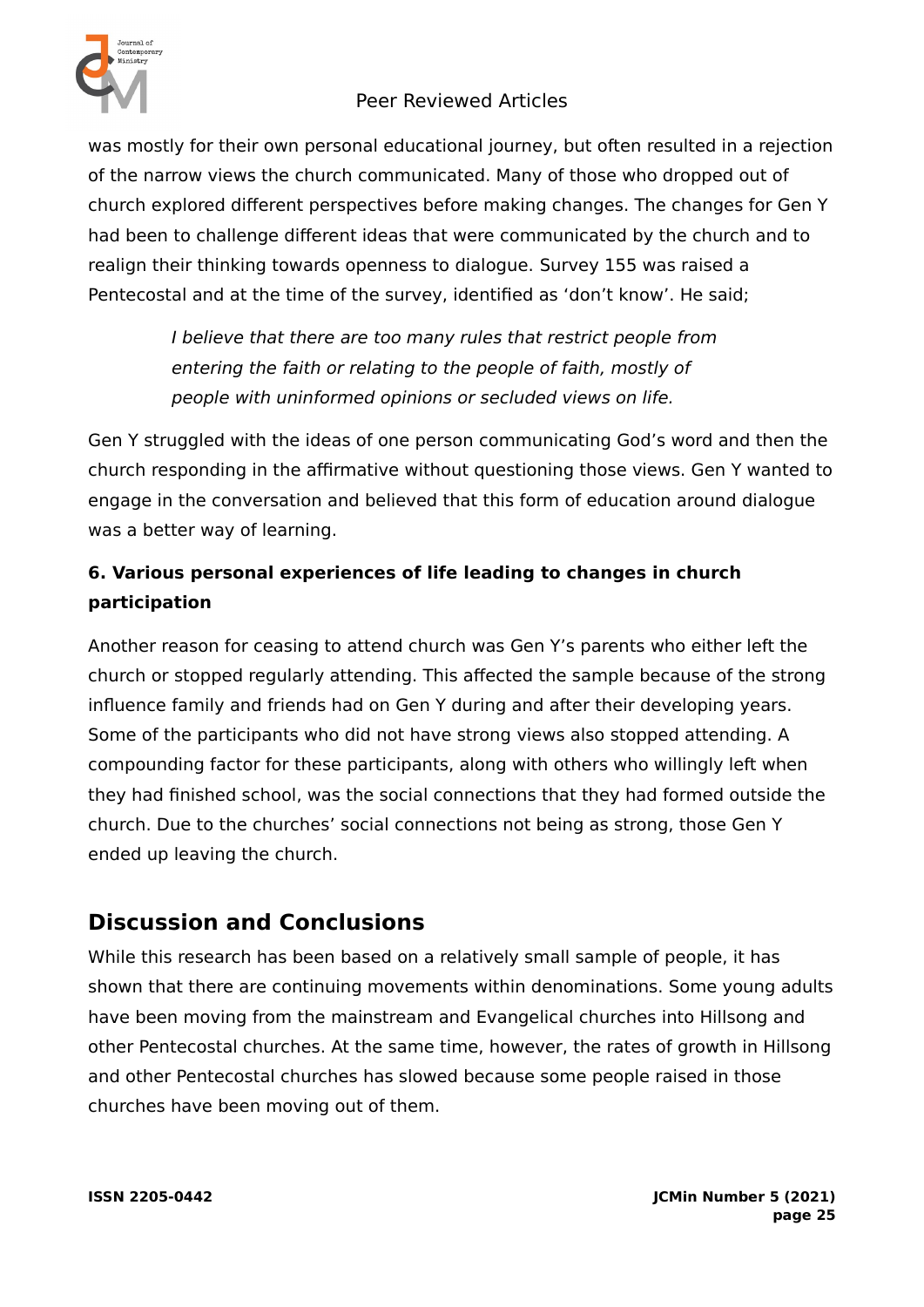

There were some parallels to the stated reasons for not attending church identified by Bellamy et al. (2002, p.14), although also some significant differences. Certainly, the rejection of Christian beliefs and morals is common to this research and the research reported by Bellamy et al., as is bad experiences of church people. However, boring and unfulfilling church services, which Bellamy et al. found to be the major stated reason for not attending, was not a significant issue for the Gen Y who participated in this research.

While there are some parallels in the findings with Mason et al (2007) and Smith and Snell (2009), the reasons given in this research had greater similarity with those identified by Kinnaman (2011) in his study of young people exiting the churches: the exclusivism and lack of opportunity for debate and doubt, the repressive attitudes to sexuality and a sense of shallowness in church relationships. This research has added the personal sense of being judged and of being not accepted. It should also be noted that this study was examining people ten years or more older than the Gen Y teenagers studied by Mason et al and Hughes. Hence, adult issues of the acceptance of diverse forms of sexual expression arose here in ways not identified by Mason et al or Hughes. Indeed, the issue of feeling judged and excluded was more poignant given the adulthood of the Gen Y in this study.

The specific reasons given for changing religious identity demonstrate underlying social changes. What is evident is a strong movement towards what Mason et al described as 'individualisation' in which meaning in life is seen as a personal choice and a pre-eminent value is that of 'authenticity' in which the individual's choice is recognised and respected. As Hughes (2007) suggested, life becomes a personal construction in this context. While some people had moved to identify themselves as having 'no religion', many others continued to describe themselves as 'Christian', but did not wish to associate themselves with a particular denomination or tradition. To that extent, the movement cannot be identified simply as a process of secularisation. People are not necessarily giving up all that is spiritual. Many still regarded the Christian faith as providing some important keys to morality and to life. Nevertheless, most Gen Y approached morals and systems of belief from an individualistic point of view. They felt they had to make up their own minds about life and faith, and they expected that process to be respected. In essence, belief has become a personal construction rather than the result of adherence to a collective mindset.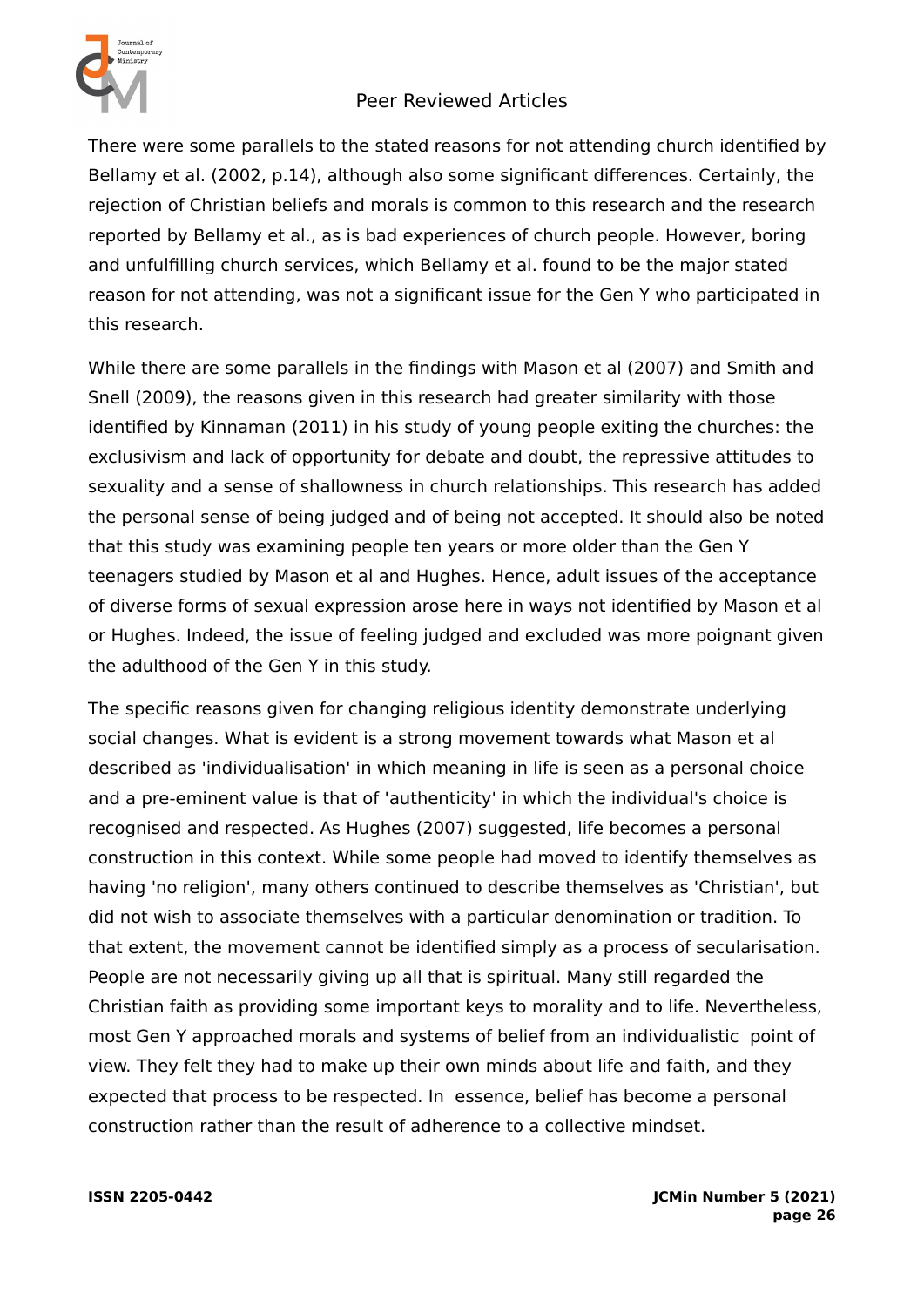

This finding of belief seen as a personal construction accords well with the underlying theory of cultural change described by Heelas and Woodhead (2005): duty to roles and institutions has been replaced by living out one's unique subjectivity. However, in contrast to their research, it is not necessarily revealed in religion being replaced by spirituality. Rather, some people develop their own constructions of Christian faith, some people reject religion altogether, and only some of them take a non-religious but spiritual approach to life. As Mason et al (2007, p. 302) and Hughes (2007, p.128) have noted, Gen Y are constructing life in a variety of ways 'picking and choosing' beliefs and values in a way which makes sense to themselves. This results in a variety of religious, spiritual and secular paths of life as demonstrated by Smith and Snell (2009).

However, for many young people the major issue with the churches were the patterns of communication. They felt that the churches had not listened to them and did not respect their personal discourse. Many felt that they were judged either because the churches had explicitly rejected what they had said, or because the churches had been so dogmatically opposed to matters which they felt should at least be discussed. Instead of dialogue, they experienced authoritarian statements from leaders which led them to feeling excluded.

While the lack of growth in Hillsong and other Pentecostal churches cannot be explained largely in terms of general patterns of secularisation, what was evident was the way in which faith was seen as a personal construction, owned by the individual rather than owned by the churches as institutions. As Rose et al (2014) has argued, Pentecostals, and the charismatic movement generally, have attracted people since the 1970s because of the emphasis on the experiential dimension of faith, and there was evidence in this research that this attraction has continued for people in mainstream and Evangelical denominations. The Pentecostals have provided a major 'post-traditional' expression of faith since the cultural change of the 1970s, with their emphasis on experience rather than belief, and their adoption of popular music and popular culture in their worship (Hughes, 2016, p.35). However, for some growing up within Hillsong and the Pentecostal churches, the experiential dimension has been limited by an authoritarian approach to faith and the sense, in some places, that the institution has been given precedence over the personal construction of faith and life and the wellbeing of the individual.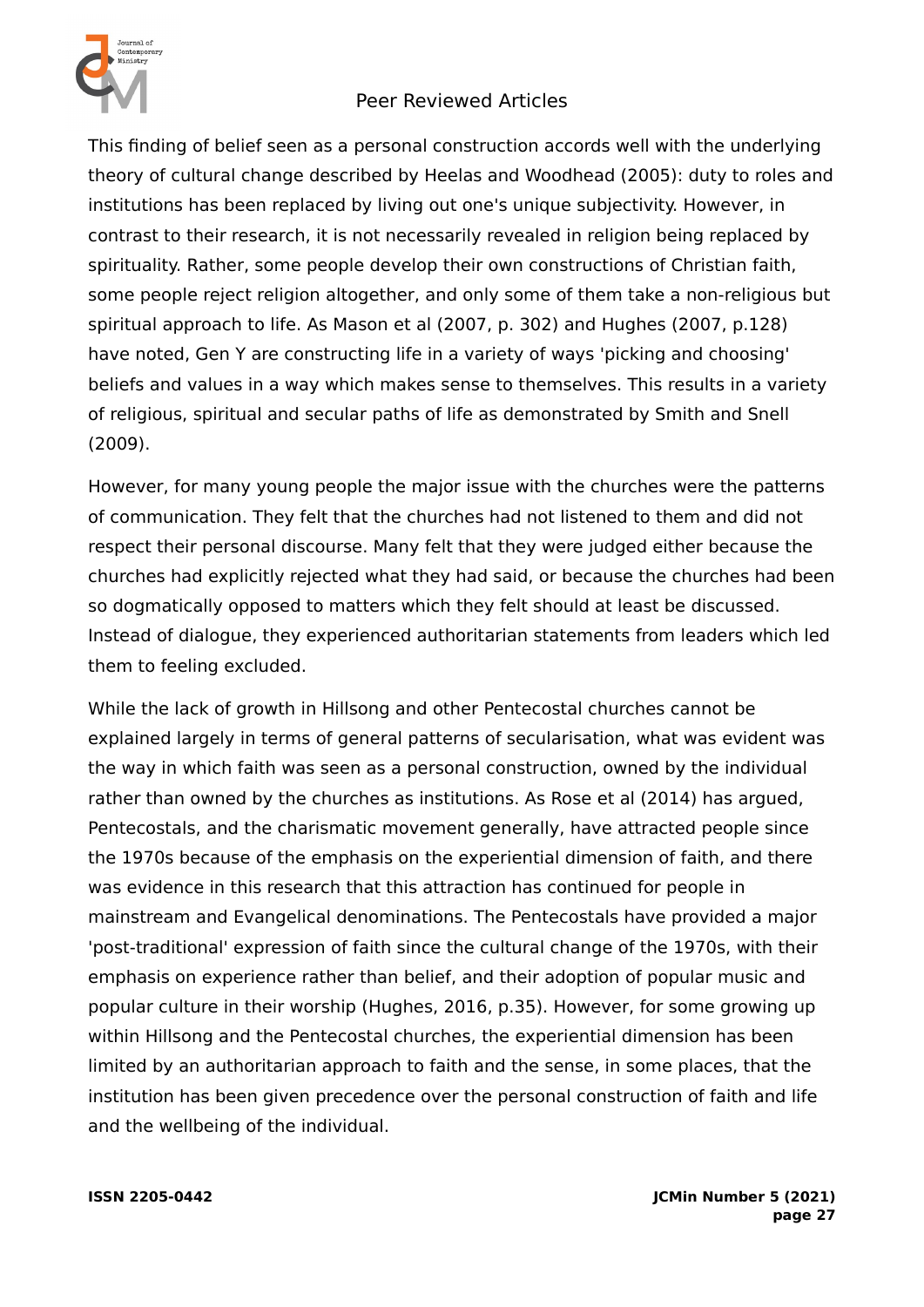

What then are the implications for the churches' ministry, particularly to Gen Y? The major recommendation of this research is that the churches need to change their ways of communicating. It means that they must develop ways of listening and must engage positively and constructively with those who express different opinions. The focus of engaging with Gen Y is about respecting individuality regardless of whether one agrees or not with what the other person is saying. In order to fully engage with Gen Y, the churches must give them a safe place to communicate without judging, preaching or trying to win them over to a particular set of beliefs. Rather than focusing on the details of belief, the emphasis should be placed on the value of the person communicating their experiences. If the church is seen as constantly challenging individual beliefs, it is also seen by Gen Y as not respecting or valuing them as individuals.

The churches have previously confronted differences and as a result of those confrontations have lost the confidence of Gen Y. The church needs to contextualise its communication, so as to win back the confidence of Gen Y. This involves stepping back and observing people before jumping to conclusions and immediately communicating words that are not appropriate. The practice of listening and building credibility rather than making authoritarian statements is paramount for reconnecting with Gen Y.

This might mean developing some rather different structures. It might mean more emphasis, for example, on small groups for dialogue, rather than on large groups with dogmatic speakers. It might mean placing greater emphasis on exploring personal sacred narratives, rather than focusing on the traditions of faith. Is there a sense in which this could take Pentecostals back to their origins: to reliance on the Holy Spirit in the life of the individual?

**ISSN 2205-0442 JCMin Number 5 (2021) page 28**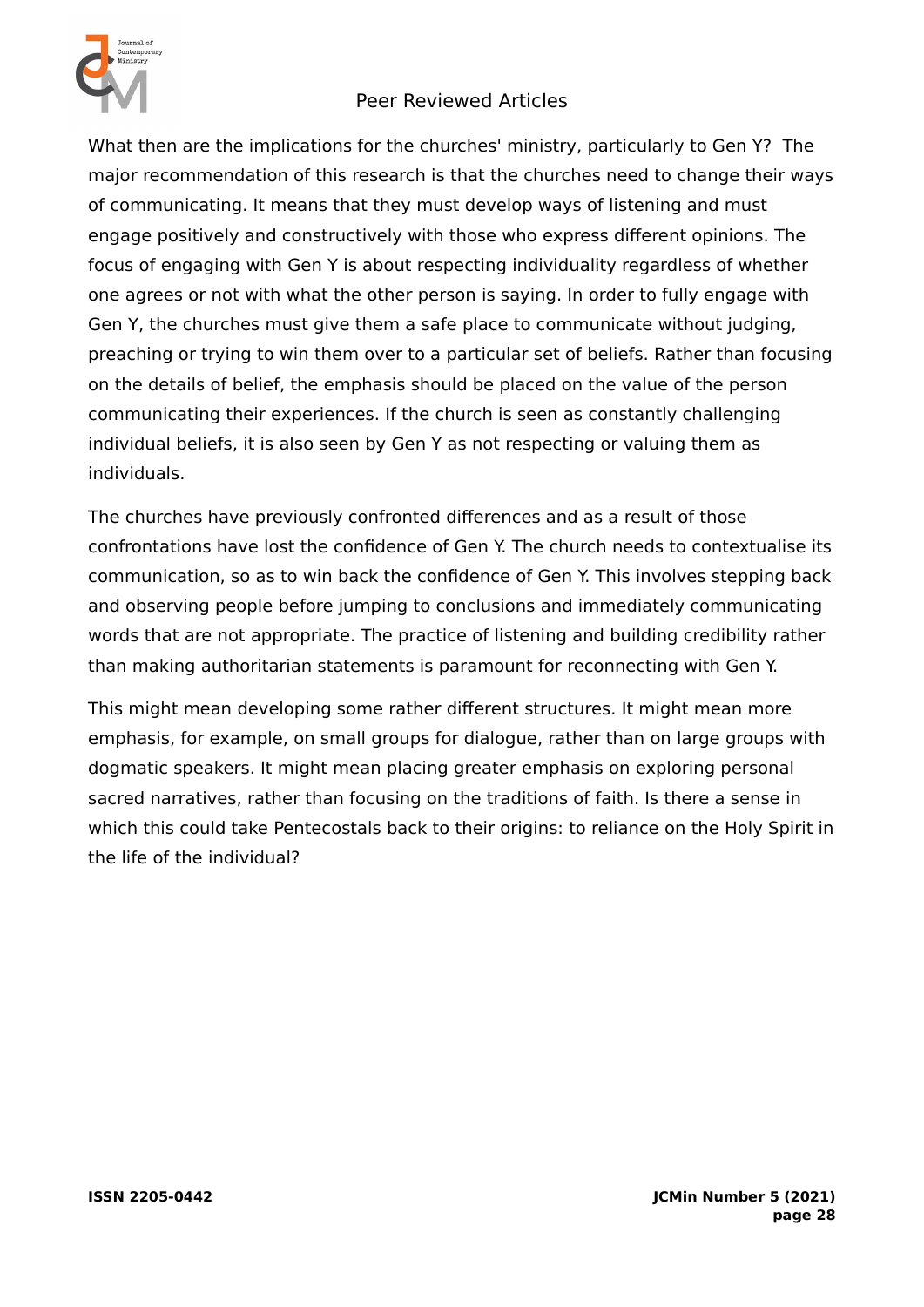

# **References**

- Bellamy, J., Black, A., Castle, K., Hughes, P., and Kaldor, P. (2002) Why People Don't Go to Church. Adelaide: Openbook
- Bohr, M. (2020) The Self-identification of Generation Y as 'No Religion' in Contemporary Australian Society, (Unpublished doctoral thesis) Sydney: Alphacrucis College.
- Bouma, G. (2006). Australian Soul: Religion and Spirituality in the 21st Century. Cambridge: Cambridge University Press.
- Chant, B. (1984). Heart of Fire: The Story of Australian Pentecostalism. Adelaide: House of Tabor.
- Cox, H. (1965). The Secular City: Secularization and Urbanization in Theological Perspective. Middlesex, England: Penguin Books .
- Cox, H. (1995) Fire from Heaven: The Rise of Pentecostal Spirituality and the Reshaping of Religion in the Twenty-First Century. Reading, Mass.: Addison-Wesley Publishers.
- Heelas, P. and Woodhead, L. (2005) The Spiritual Revolution: Why Religion Is Giving Way to Spirituality. Oxford: Blackwell Publishing.
- Houston, B. (2018). Please Take This Seriously. Brian Houston says Christian convictions are essential to form a free society. The Eternity News, The Bible Society Australia, (September 2018).
- Hughes, P. (1996) The Pentecostals in Australia. Melbourne: Bureau of Immigration, Multicultural and Population Research..
- Hughes, P. (2007) Putting Life Together: Findings from Australian Youth Spirituality Research. Melbourne: Christian Research Association.
- Hughes, P., Fraser, M., and Reid, S. (2012). Australia's Religious Communities: Facts and Figures. Melbourne: Christian Research Association.
- Hughes, P. (2012) Belief in God: Is the 'New Atheism' Influencing Australians? Pointers 22  $(1): 1-7.$
- Hughes, P. (2015) Why Young People are Leaving the Church. Pointers 25(1): 1-8.
- Hughes, P. (2016). Charting the Faith of Australians. Thirty Years in the Christian Research Association. Melbourne: Christian Research Association.
- Hughes, P. (2017) Some Notes about Religious Identification in 2016 Census. Pointers. 27(3), pp.1-4.
- Hutchinson, M. (2017). Australasian Charismatic Movements and the "New Reformation of the 20th Century?". Australasian Pentecostal Studies, 19, 24-53. Retrieved from <https://aps-journal.com/index.php/APS/article/view/9502>